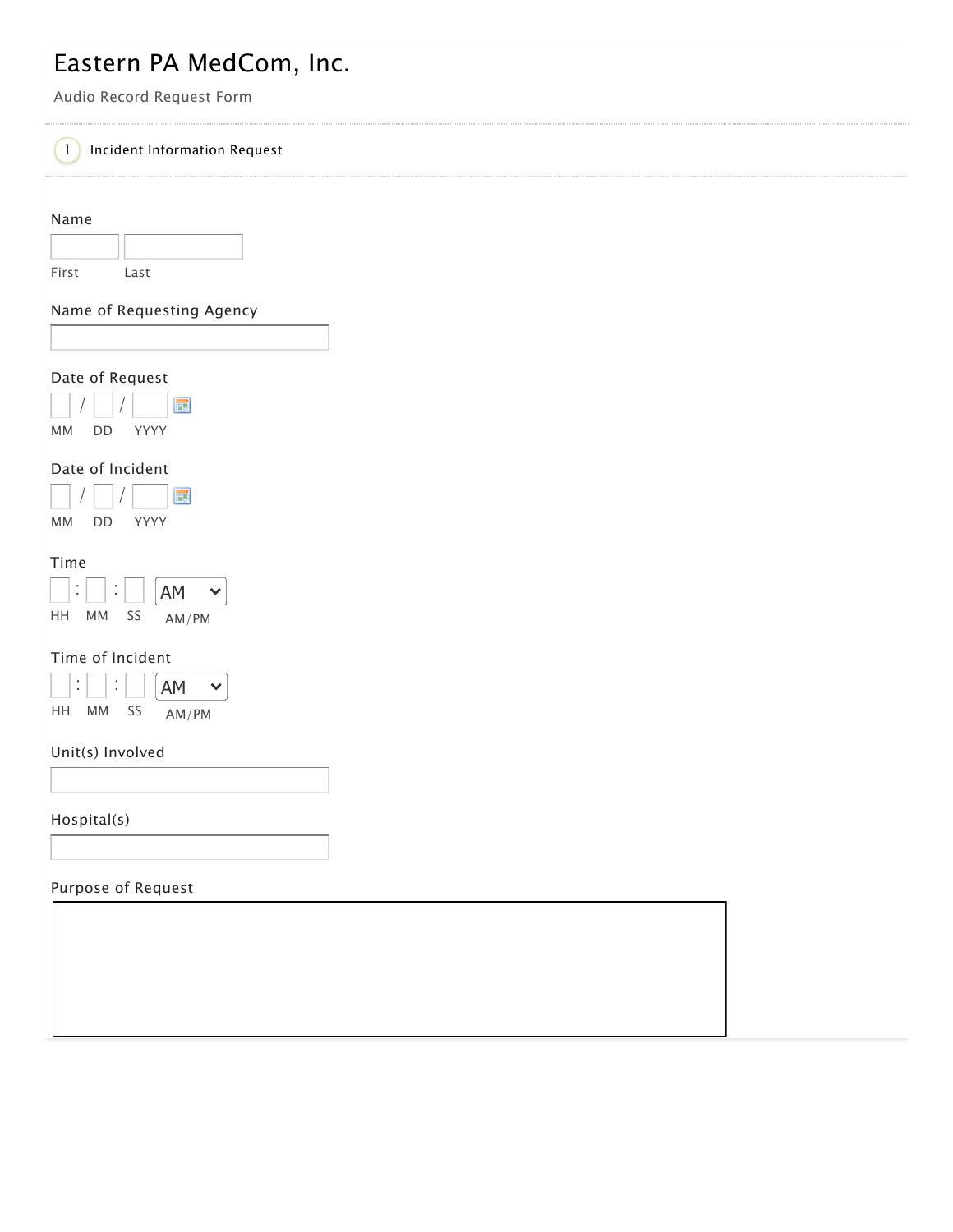# Eastern PA MedCom, Inc.

Audio Record Request Form

#### Record(s) Requested

### Instructions for Completion:

1. All requests for copies of audio must be submitted utilizing this form.

2. All fields on this form must be completed; this is a mandatory requirement.

3. Released recordings are strictly for the use of EMS Medical Physicians and EMS Practitioners. Its use must comply with the nondisclosure statement below.

4. Audio requests must have the approval of an authorized representative of the Agency.

5. Release and use of a recording other than stated above shall be by court order only.

6. Recordings will only be released to agencies directly involved in the incident.

7. Requests may be submitted by mail, fax, hand delivery, or use of this electronic application. All audio requests must have written approval of the Eastern PA MedCom Operations Manager or his designee.

- 8. We require five (5) business days to complete your request.
- 9. Questions regarding requests for audio may be directed to the Operations Manager of Eastern PA MedCom or his designee.

# Non-Disclosure Statement (to be completed upon pickup of requested and completed audio recordings).

MedCom recordings remain the property of Eastern PA MedCom, and copies are provided for the exclusive use of affiliated organizations for their internal use only. In response to your request, the requested audio recording is provided, and any reproduction, distribution, public release or any other similar use, other than in a court of law, pursuant to the ruling by the Pennsylvania Supreme Court, is strictly prohibited. Medical Communications audios are not public information for purposes of the Pennsylvania Right-to-know Act, and as such are not subject to public disclosure.

I hereby acknowledge receipt of the requested audio(s) subject to these restrictions and agree that the undersigned will indemnify Eastern PA MedCom and other party from any liability resulting from unauthorized disclosure. Additionally, I recognize Eastern PA MedCom right to pursue any appropriate sanctions against me if these recordings are improperly disclosed in any fashion without the prior consent of Eastern PA MedCom.

### Email Authorization of person Accepting Copy

Signature of person Accepting Copy

Name of person Accepting Copy

Signature of Employee Releasing Copy

\*\*\*DO NOT COMPLETE BELOW THIS LINE\*\*\* OFFICE USE ONLY